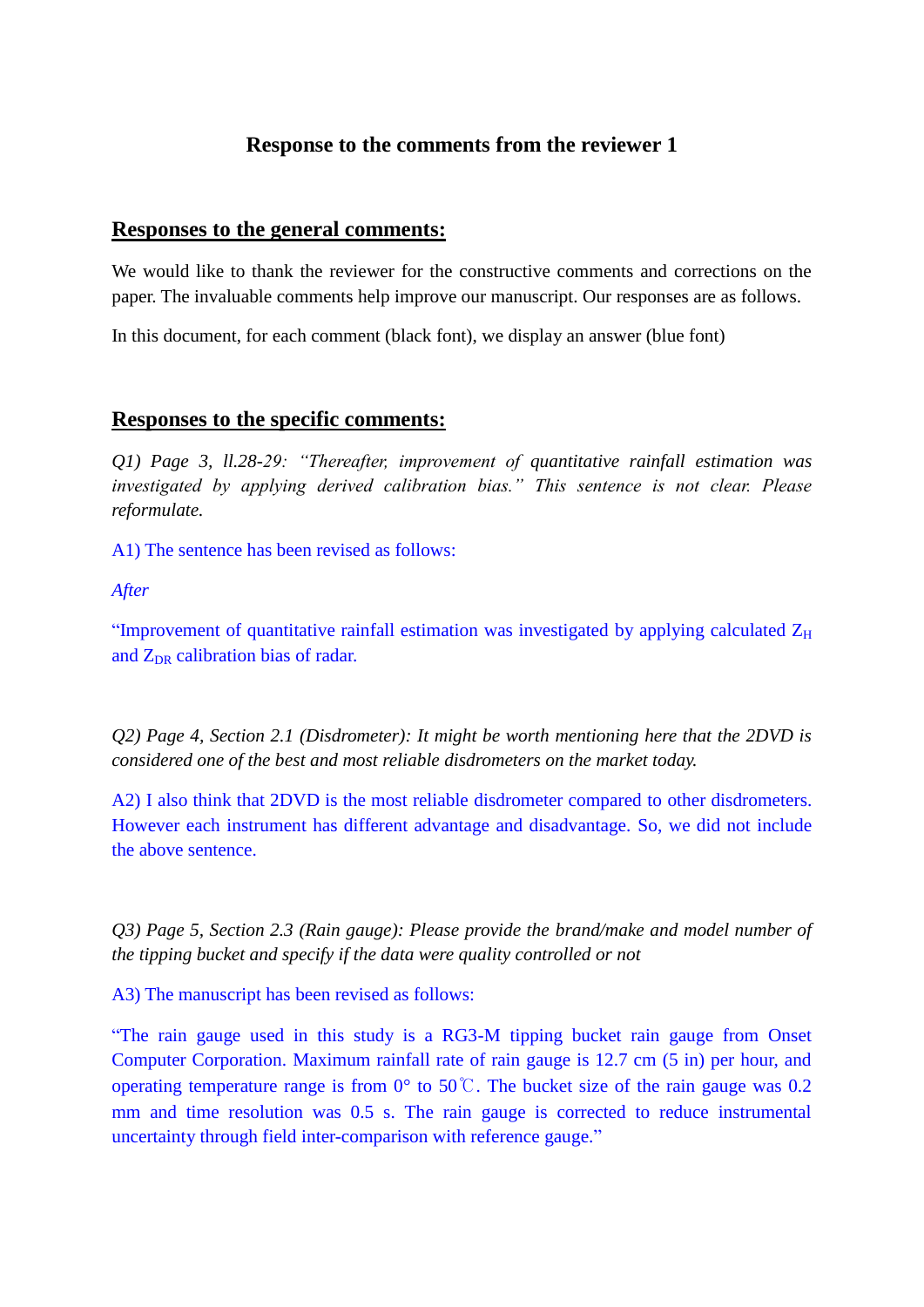*Q4) Page 6, ll.10-11: Please explain why the rain rates from the 2DVD data are computed using the Brandes et al. (2002) velocity model while the older Atlas et al. (1973) velocity model is used to filter the 2DVD data.*

A4) Atlas et al. (1973) fall velocity relation is derived as an exponential formula, and Brandes et al. (2002) fall velocity relation is computed as a polynomial function. For this reason, Brandes et al. (2002) relation is widely used for calculation of rain rates from the 2DVD data.

A number of hydrometeor fall velocity outliers measured by the 2DVD. Some particles have velocities well beyond the terminal velocity ( $\div$  12 m/s) of large raindrops (Kruger and krajewski, 2002). So, we applied velocity-based filtering to reduce the effect of instrument errors. We use Atlas et al. (1973) fall velocity formula. This velocity relation has been widely used in many previous studies. In addition, the Atlas et al. (1973) velocity formula is used as a reference relation for comparison with measurement 2DVD data. Therefore, we use Atals et al. (1973) velocity model to filter the 2DVD data.

*Q5) Page 6, ll.24-25: "Therefore, the 2DVD data within 20% percent error were used in this study." I'm not sure to fully understand what you mean by this. Are those 20% with respect to hourly accumulations or on an event basis?*

A5) The manuscript has been revised as follows:

#### *After*

"Therefore, the rainfall differences between 2DVD and rain gauge used in this study are limited to a maximum of 20% error, and the 2DVD data were excluded from the analysis when rainfall difference between 2DVD and rain gauge was exceeding 20%.

#### *Supplement*

According to previous studies, rainfall differences between disdrometer and rain gauge were mostly from 10% to 20%. Therefore, the rainfall differences between 2DVD and rain gauge used in this study are limited to a maximum of 20% based on these previous studies.

First, after finding all of the quality control of 2DVD and rain gauge data, we calculated rainfall differences (= percent error) for each rainfall events. Second, the 2DVD data were excluded from the analysis when rainfall difference between 2DVD and rain gauge was exceeding 20%. Each accumulated rainfall of rainfall events were used for calculation rainfall difference (= percent error). The difference rainfall of selected rainfall events are listed in Table 2.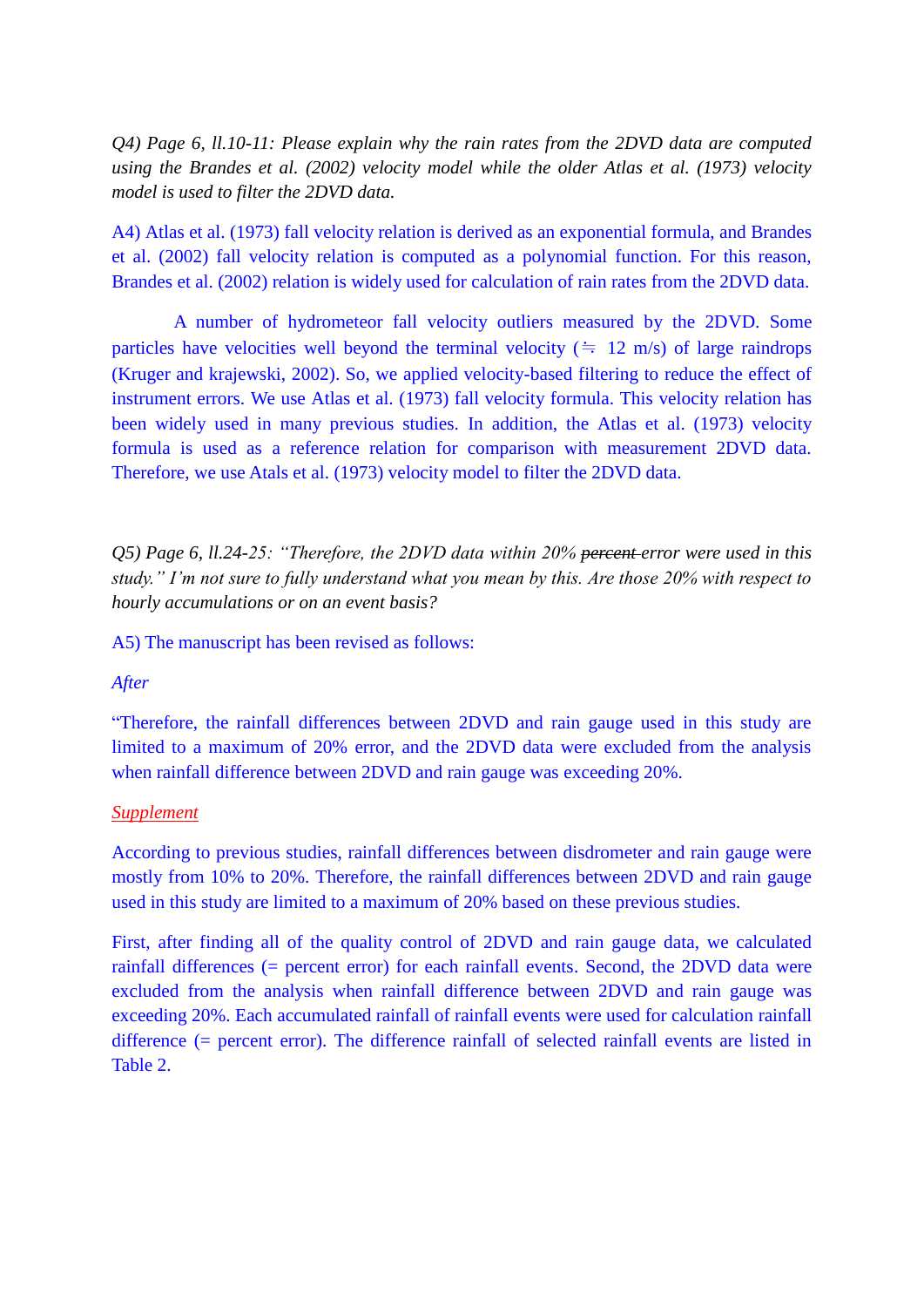*Q6) Page 7, ll.22-23: Here, it might be worth to say what you actually mean by "drop diameter" in this context. I assume you are referring to the diameter of a sphere with equal volume.*

A6) The manuscript has been revised as follows:

*Before*

"D is the raindrop diameter in mm"

*After*

"D is the equivalent volume diameter of the particle in mm. Hear, D is the diameter of a spherical drop of volume equal to the volume of the actual drop"

*Q7) Page 7, ll.27-28: Please provide at least one good reference for the T-matric method.*

A7) I have attached two references of the T-matric method.

Zhang, G., Vivekanandan, J., and Brandes, E.: A method for estimating rain rate and drop size distribution from polarimetric radar measurements, IEEE Trans. Geosci. Remote Sens., 39, 830-841, 2001.

Jung, Y., Zhangm G., and Xue, M.: Assimilation of simulated polarimetric radar data for a convective storm using ensemble kalman filter. Part I: Observation operators for reflectivity and polarimetric variable, Mon. Wea. Rev., 136, 2228-2245, 2008.

*Q8) Page 9, ll.1-2: "The polarimetric radar contains systematic bias of the radar itself." Not sure what you mean by this. Please reformulate.*

A8) The manuscript has been revised as follows:

#### *Before*

"The polarimetric radar contains systematic bias of the radar itself."

#### *After*

"The radar measurements are affected by various observational errors, such as ground echoes, beam broadening and abnormal propagation echoes, etc. In addition, calibration biases of radar  $Z_H$  and  $Z_{DR}$ ."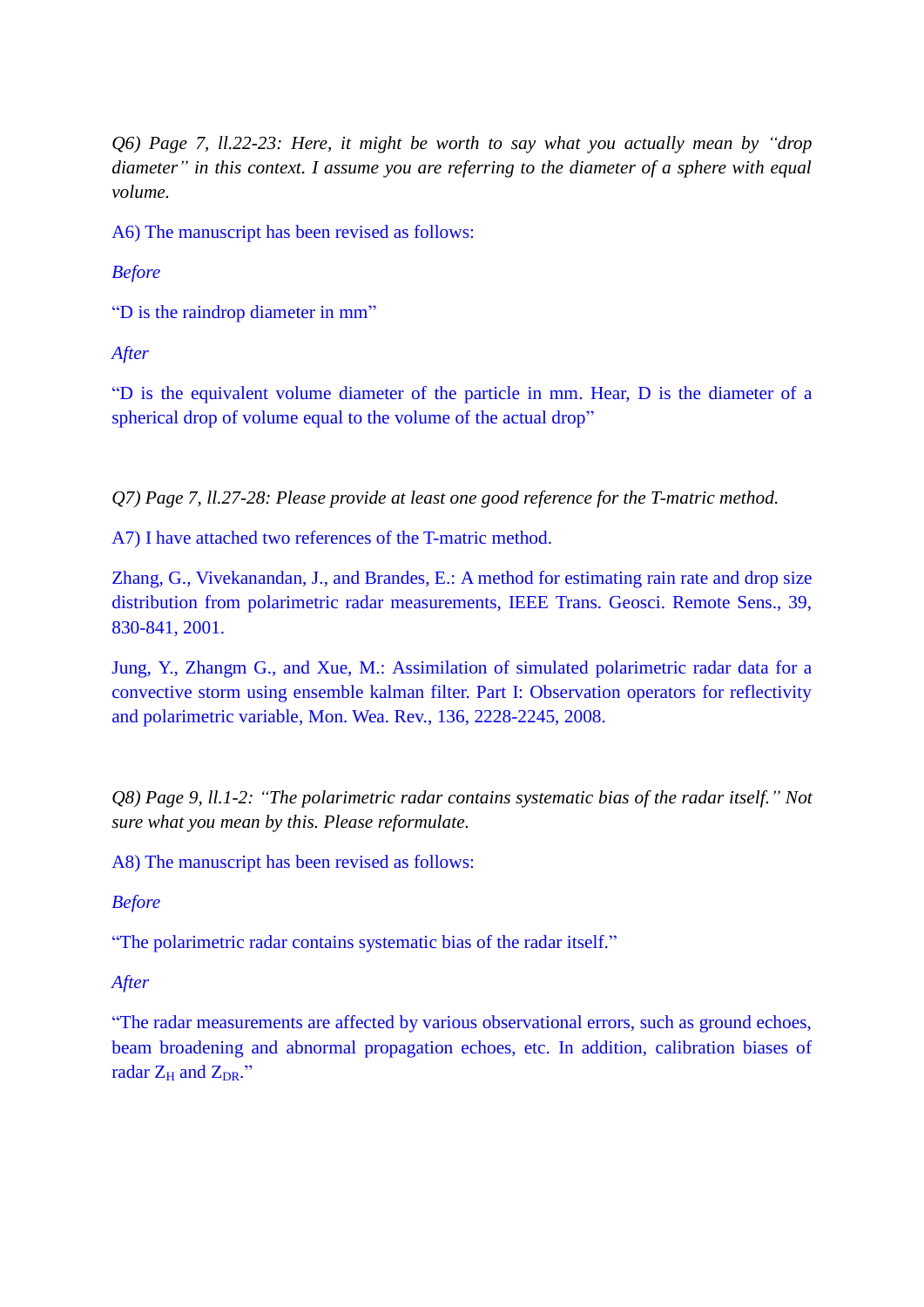*Q9) Page 10, ll.5-6: "This means that raindrops in South Korea are more oblate than the others." This statement needs to be reformulated. There are many possible explanations for this and it would be premature to conclude that raindrops in South Korea are more oblate than in other places. The differences in axis-ratio might also be the result of instrumental effects, drop filtering and event selection. Please reformulate.*

A9) The manuscript has been revised as follows:

*After*

"These differences of raindrop shape can be caused by a variety of reasons, such as instrumental effects, fitting method, event selection, and different climatic regimes.

*Q10) Page 10, ll.20: "The correlation value of 0.10 mentioned in the text seems to be incorrect.*

A10) The manuscript has been revised as follows:  $0.10 \Rightarrow 1.00$ 

*Q11) Page 11, Eq.(12) and (13): There is no need to repeat the definition of the MAE and RMSE here.*

A11) First, we modified the Eq.(12) and Eq.(13) to Eq.(14) and Eq.(15).

R is the rain rate from observed one-minute 2DVD data in Eq (12) and (13) and, R is the averaged one-hour rain rate in Eq (14) and (15). So, we repeated the definition of MAE and RMSE to help readers understand better.

*Q12) Page 12, ll, 6-7: "In addition, the radar rainfall estimations from R(Kdp) and R(Kdp, Zdr) perform better than those of R(Zh, Zdr) for rain rates exceeding 5 mm/h". This is not obvious from the graph. Please provide hard evidence to back up this statement (e.g., in the form of an additional table or RMSE values for R>5mm/hr)* 

A12) We tried to explain the phenomena  $K_{DP}$  noise is reduced as rain rate increases ( $> 5$ mm/hr), and combined polarimetric rainfall algorithm using  $K_{DP}$  better than  $R(Z_H)$  and  $R(Z_H)$ ,  $Z_{DR}$ ) for estimated rainfall at higher rain rates ( $> 15$  mm/hr). However, as your comment, this statement is misleading it was excluded from the paper. Also, the manuscript has been revised.